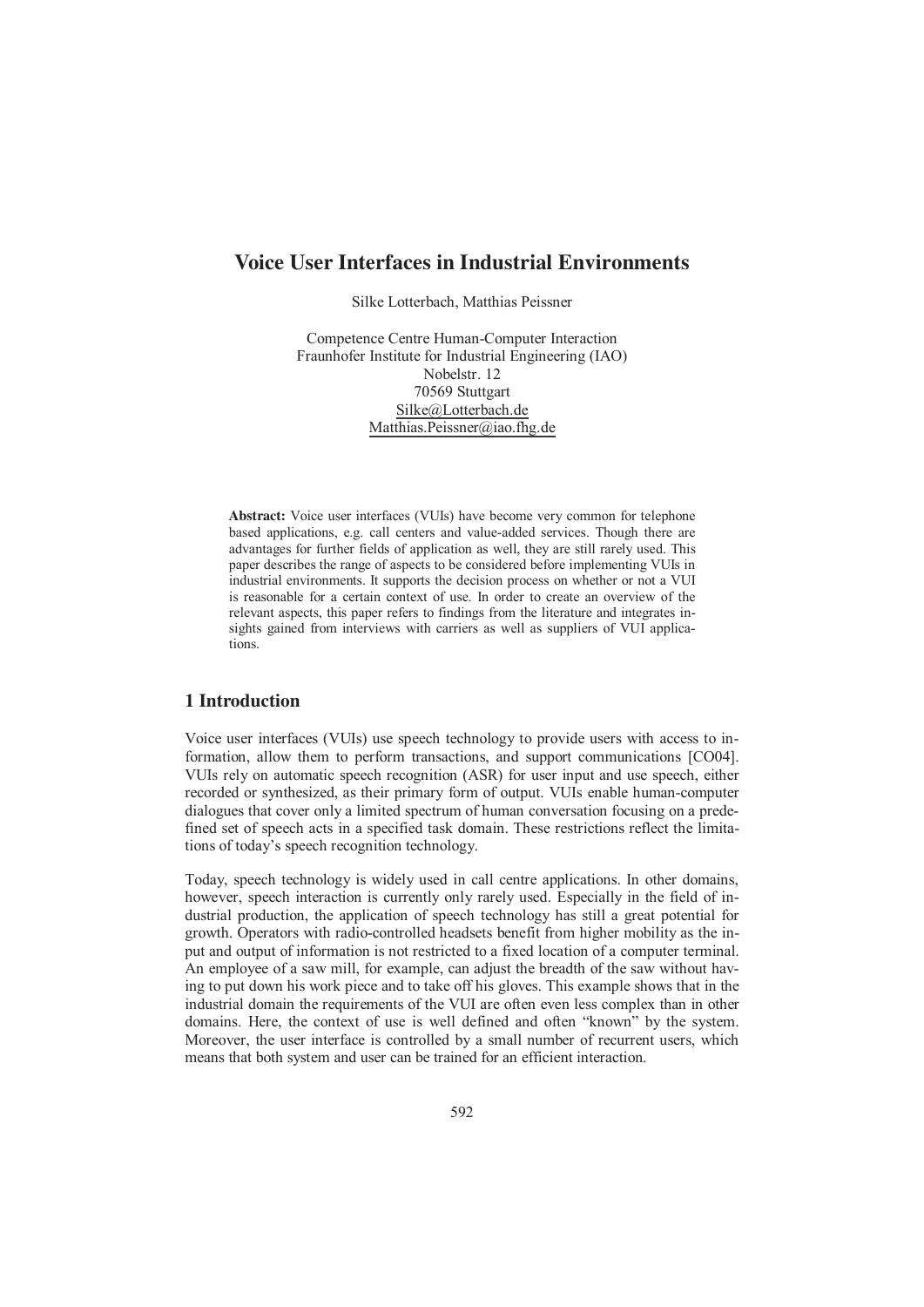This paper discusses the conditions for a beneficial application of VUIs in industrial contexts. We describe advantages and disadvantages of speech interaction in order to point out which contextual conditions have to be considered before employing VUIs.

# **2 Criteria for the implementation of voice user interfaces**

#### 2.1 Communication with computers is still restricted – yet effective

Natural language has a huge advantage compared to fixed menu structures: users can compile a lot of information in short sentences, that otherwise would be hidden in deep hierarchic structures. The short sentence  $\Lambda$  want to fly from Stuttgart to London tomorrow morning", contains the number of people traveling, date, time, start and destination of the journey. Additionally, the user can describe in own terms what he wants, rather than adapt to the systems language. VUIs can – in contrary to graphical user interfaces (GUIs) – process different expressions for a command (e.g. show, visualize, view or display). Today, communication with technology is task oriented and therefore restricted, but if applications are well designed, VUIs offer a direct and efficient way of interaction.

#### 2.2 Even large amounts of information can be easily input via voice, whereas output is limited

Most users can speak significantly faster than they can type or write [ZU99]. Speech input can save time and avoid problems. Listening to speech output – on the other hand – is slower than accessing visual information. People can read faster than they can listen. Also, people can easily compare texts, pictures or figures visually. Doing this via a VUI is more demanding while users need to keep a lot of information in short time memory, which is not comfortable and may lead to mistakes. Suitable tasks for VUIs can require high amounts of user input, whereas the system output should be either an action or rather small amounts of information at a time.

Option menus can be displayed on GUIs very easily, but GUIs can only display a certain amount of information and displays are overloaded regularly. The options available for a VUI are often not visible and therefore it is hard for users to know what systems can perform. It is important that users either know their capability or additionally have a visual aid (e.g. screen) to display possible options if these are too complex to be output via voice. The access to information is easy as long as the user knows it is accessible.

Acoustic output allows information to be exposed to all users at a time. Acoustic output is widely used for emergency signals, and it can also be used to reveal which action a machine is performing etc. (e.g. lifting platform moves down). Users are enabled to react immediately if attendance is necessary. Without mobile devices, the operator notices errors only when passing the affected machine by chance or when he gets back to his PC the next time. The opportunity of receiving real-time messages anywhere and anytime enables the operator to immediately react to critical events (cf. [JA04]).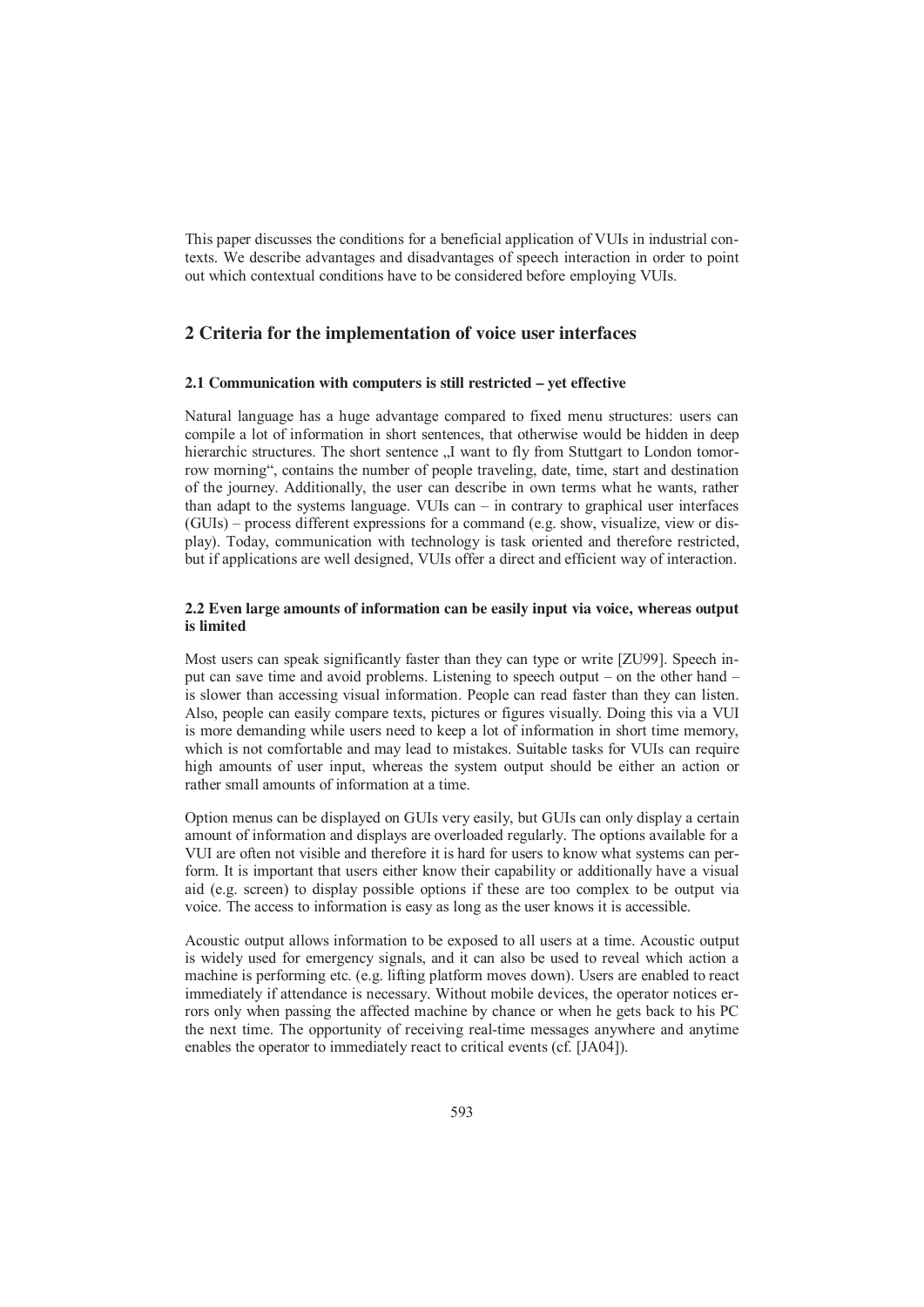### 2.3 Dealing with linguistic diversity is practicable, some kind of information is less suitable

VUIs can be trained to understand different languages as well as accents or dialects. This may lead to a unique role of VUIs in the European Union due to cultural and linguistic diversity.

Spatial and visual information is difficult to be transferred into speech (e.g. maps; plans; commands like shift, turn; descriptions of motion as in sports) and is therefore hardly suitable for VUIs. The same applies to emotional information, as it is not only transmitted by words, but also by intonation, gesture and facial expression. Another problem is the acoustic presentation of structural information. Furthermore, it is not possible to present information in a parallel way, as is possible with visual information (e.g. tables). Users can quickly switch between two pictures or pictures and text, but switching between two blocks of acoustic information is difficult. Also the manipulation or correction of visual data is possible, whereas the same action applied to acoustic information is time consuming and complicated, e.g. spelling mistakes (cf. [SH00]).

Suitable information for VUIs is such that it can easily be put in words [GA99]. Fixed values for example are easily transmittable via voice. Security relevant information is suitable when user identification is required. It is not suitable if critical information is transferred (others may listen) or for critical user input such as an emergency stop (as the recognition rate is not 100 % and therefore users should not rely on it in the first place).

#### 2.4 Overcoming physical handicaps

For users with tendovaginitis, motor impairments or just big hands it is often difficult to operate (mobile) computers manually. The implementation of a VUI can simplify this kind of work significantly. Also users with visual impairments can profit from VUIs, whereas users with aural/vocal impairments can interact via voice only in a limited way.

#### 2.5 Hands and eves free, mobility provided

VUIs can be controlled via wireless headsets. This enables location-independent humancomputer interaction. Users can walk around freely and take a comfortable posture, which helps to prevent postural deformities. Wearable VUIs economize not only the routes between work piece and PC terminal, but also the paths that the user's eyes and input devices (e.g. mouse) have to take on the screen.

Speech applications provide a particular advantage when the user has to pay full visual attention to the primary work task while interacting with the system. The same holds for situations when the user's hands are busy or not free for other reasons, e.g., wearing gloves, being soiled. In other words, conventional GUIs that demand visual attention and manual control interfere with most primary work tasks of industrial environments.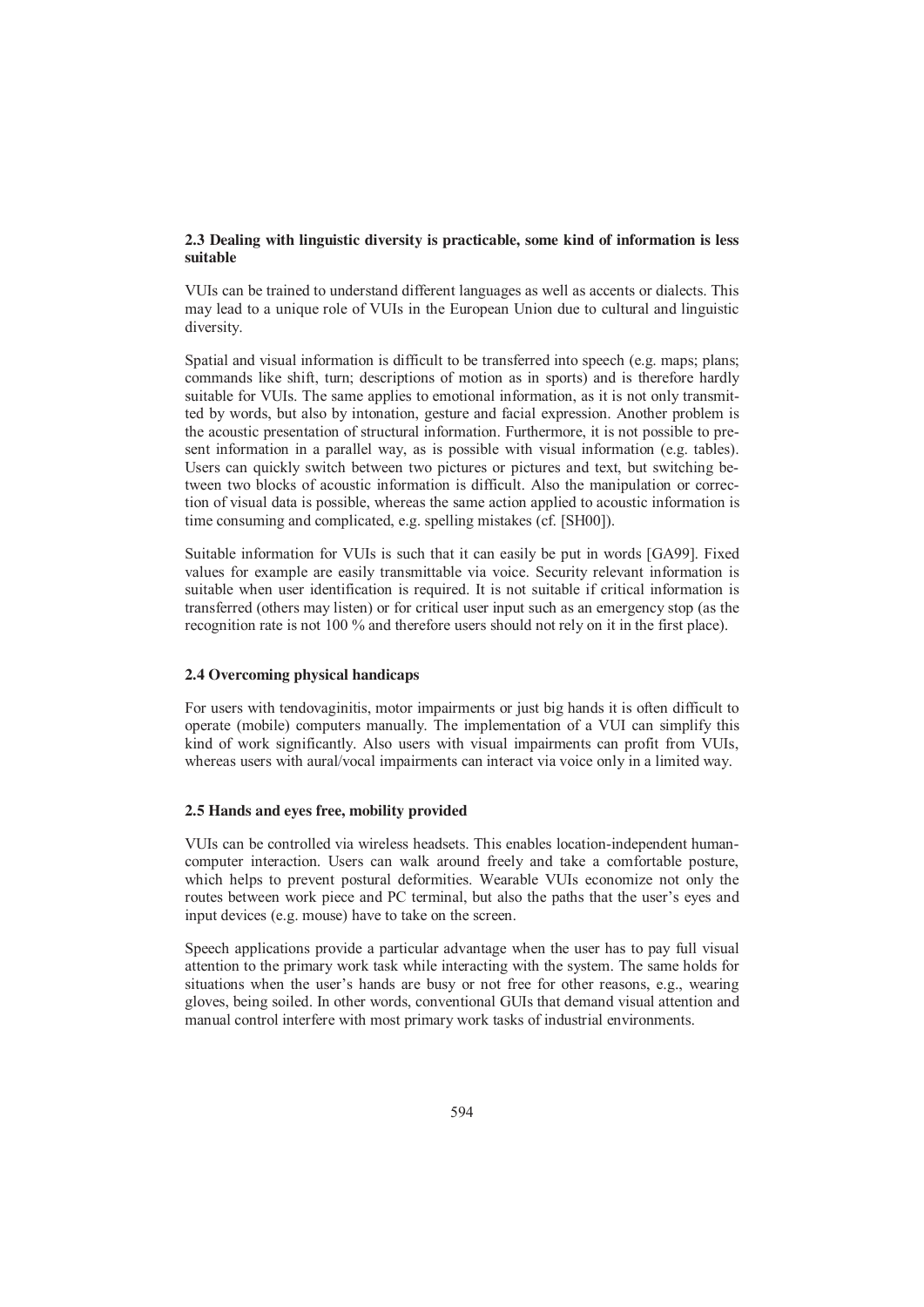VUIs support efficiency by making it possible to accomplish two tasks simultaneously, e.g., operate a measuring device and input the displayed values into the system. This is not only beneficial in terms of time savings, but it is also supporting an ergonomic flow of work which is not disturbed by secondary tasks (e.g. keyboard entry) [KOE03]. Thus, VUIs can improve productivity and precision [CO93].

#### 2.6 Straight usability – even under adverse conditions

Acoustical systems have great advantages if the perception of visual information is impaired (e.g. darkness, too much light, vibration). Situations like this occur for example during the maintenance of machines, when flaps or covers conceal sources of light.

VUIs provide special advantages "for work under uncomfortable circumstances – humidity, low temperatures, insufficient lighting, e.g., in deep freeze stores or during inspections outdoors" [HE04]. The only equipment to be worn is a headset and robust radio receiver. In particularly hygienic environments a headset can easily be kept clean. VUIs are also beneficial, when there is no or only a very restricted keyboard or screen available (e.g. mobile phones, mobile devices).

Today's speech technology can handle noisy environments relatively well. Especially continuous noise is easily manageable, whereas unforeseeable and sudden peaks may lead to difficulties. In contrast, the implementation of VUIs may not be favorable in very quiet environments or whenever human to human communication is vital.

#### 2.7 Motivational aspects matter

Users may be not too happy at first, when VUIs are introduced into their working environment. Negative attitudes are more widely spread than positive usage experiences. Only a highly acceptable VUI will be able to create user acceptance and to utilize the advantages of VUIs, e.g.:

- Efficiency can be improved by omitting unpleasant and time-consuming tasks.
- Computer knowledge is not necessary for using a VUI.
- Users are often used to wearing earplugs and therefore accept wearing headsets very quickly, as this gives them the opportunity to communicate.
- VUIs can be adapted to individuals in a very short time. Therefore, recurrent users can choose the terms/language they want to use and do not have to avoid foreign words or accents and dialects.